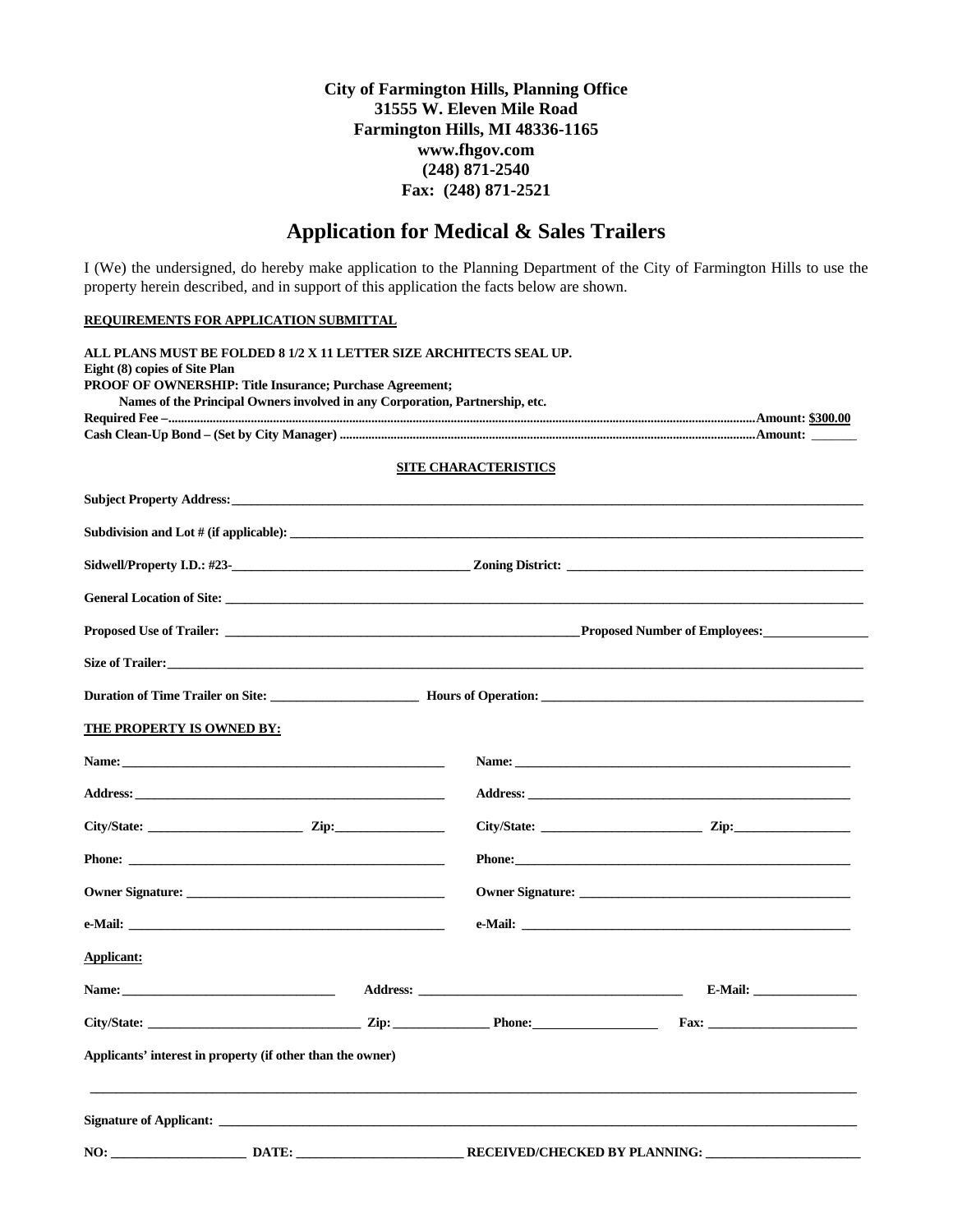# ORDINANCE C-5-2007

# CITY OF FARMINGTON HILLS OAKLAND COUNTY, MICHIGAN

AN ORDINANCE TO AMEND CHAPTER 34, ZONING, AS FOLLOWS: (1) TO AMEND ARTICLE I, GENERAL, SECTION 34-3, DEFINITIONS, TO ADD NEW DEFINITIONS FOR THE TERMS "TEMPORARY SALES TRAILER" AND "TEMPORARY MEDICAL USE TRAILER"; (2) TO AMEND ARTICLE XXIV, GENERAL EXCEPTIONS, TO ADD A NEW SECTION 34-612, "ACCESSORY TEMPORARY TRAILERS"; AND (3) TO AMEND ARTICLE XXVI, "BOARD OF APPEALS," SECTION 34-666, "JURISDICTION," OF THE CITY CODE OF THE CITY OF FARMINGTON HILLS, AT SUBSECTION 34-666(e), TO AMEND THE REGULATIONS REGARDING JURISDICTION OF THE ZONING BOARD OF APPEALS TO PERMIT ACCESSORY TEMPORARY TRAILERS.

## THE CITY OF FARMINGTON HILLS ORDAINS:

## Section 1. Ordinance Amendment.

In Chapter 34, Article I, Section 34-3, of the Farmington Hills City Code, the definitions of the terms "temporary sales trailer" and "temporary medical use trailer" are hereby added to read as follows:

"Temporary sales trailer" shall mean and include a mobile trailer that is not permanently attached to the ground and that is used, on a temporary basis, solely for purposes of marketing and/or sales of real estate on a property that is being actively developed and marketed to the public.

"Temporary medical use trailer" shall mean and include a mobile trailer that is not permanently attached to the ground and that is used, on a temporary basis, solely for purposes of performing magnetic resonance imaging or other similar imaging, diagnostic, or testing procedures for the patients of an existing and occupied medical facility on the property on which the trailer is located, which medical facility has requested a pending determination by the State of Michigan concerning the need, or lack of need for a permanent facility for such testing and diagnostics at the site.

#### Section 2. Ordinance Amendment.

The Farmington Hills City Code, Chapter 34, Zoning, Article XXIV, General Exceptions, is hereby amended to add a new Section 34-612 to read as follows: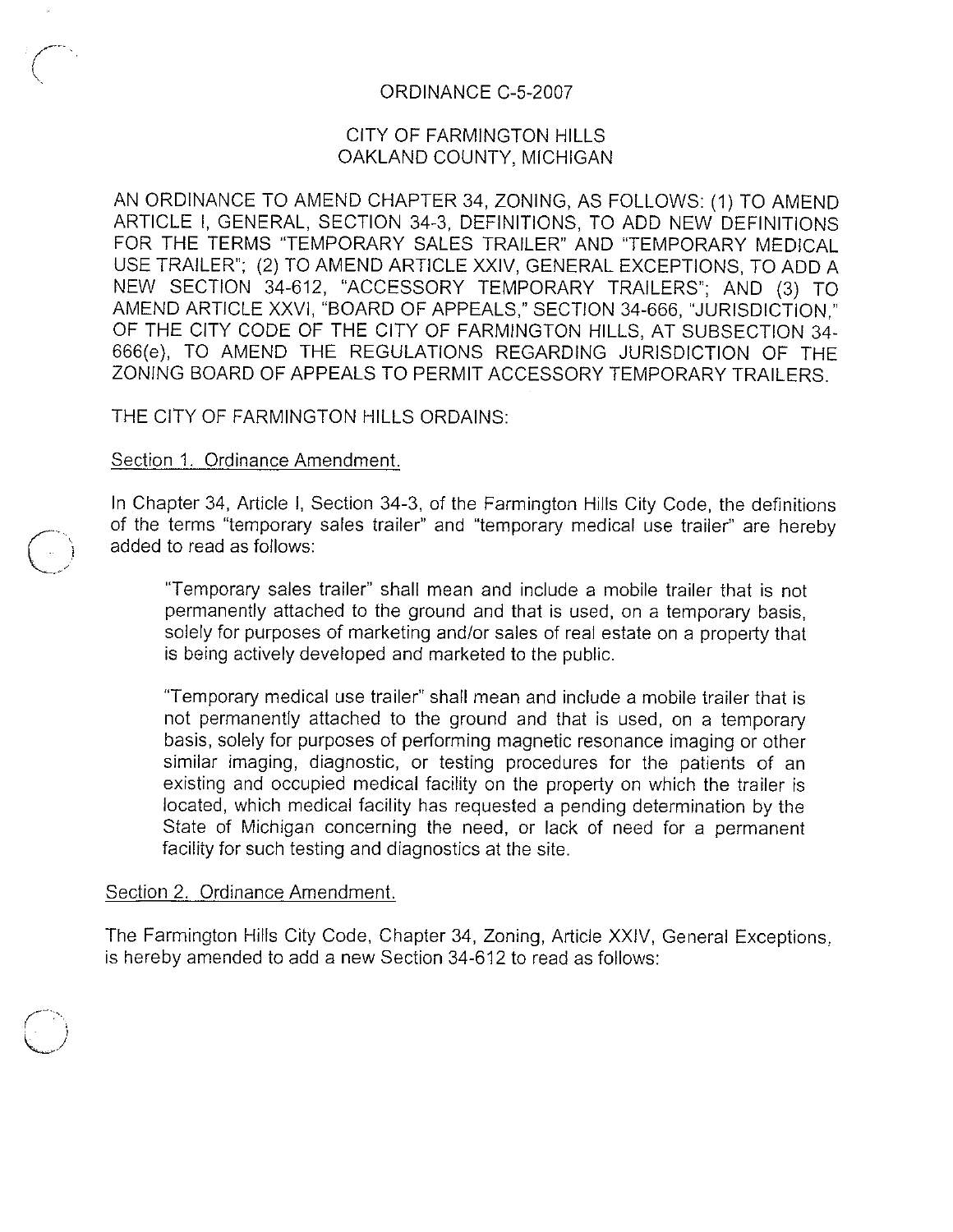$* * *$ 

#### Sec. 34-612. Accessory Temporary Trailers.

For purposes of this Chapter, temporary sales trailers and temporary medical use trailers may be permitted within an approved development in any district, subject to the following minimum regulations and requirements:

The trailer shall comply with all otherwise applicable laws, codes and  $(a)$ ordinance regulations of this Code, including, without limitation, all applicable non-use zoning requirements in this Chapter and the noise, lighting, vibration, odor, and other performance standards set forth in Chapter 17, Article VII of this Code;

(b) The trailer shall be skirted, if it is located on the premises for a period exceeding two (2) months;

(c) A temporary sales trailer shall be used solely for purposes of marketing and/or sales directly related to the development of the property on which it is located, and the trailer shall be permitted for a period not to exceed the shorter of the following: Twelve (12) months from the date of approval, or the issuance of a certificate of occupancy for a model home or building in the development to be used for sales or marketing purposes;

A temporary medical use trailer shall be used solely for purposes of (d) temporarily providing magnetic resonance imaging or other similar imaging, diagnostic, or testing procedures for the patients of an existing medical facility on the property on which it is located, and the trailer shall be permitted for a period not to exceed the shorter of the following: Twenty-four (24) months from the date of approval, or the issuance of a determination by the State of Michigan concerning the need, or lack of need for a permanent MRI testing facility at the site;

The days and hours of installation, removal and operation shall be determined by the City Manager, and the hours of operation shall not exceed 7:00 a.m. to 9:00 p.m.;

(f) Paved public access, or other means of improved means of public access, determined by the Fire Marshal to be satisfactory for purposes of ingress and egress for fire and emergency vehicles, equipment and personnel, shall be provided to and from the trailer

(g) The exterior design, appearance and color scheme of the trailer shall be such that it blends and is aesthetically harmonious with the dwellings, buildings and other structures located, or to be located, within the development, as well as the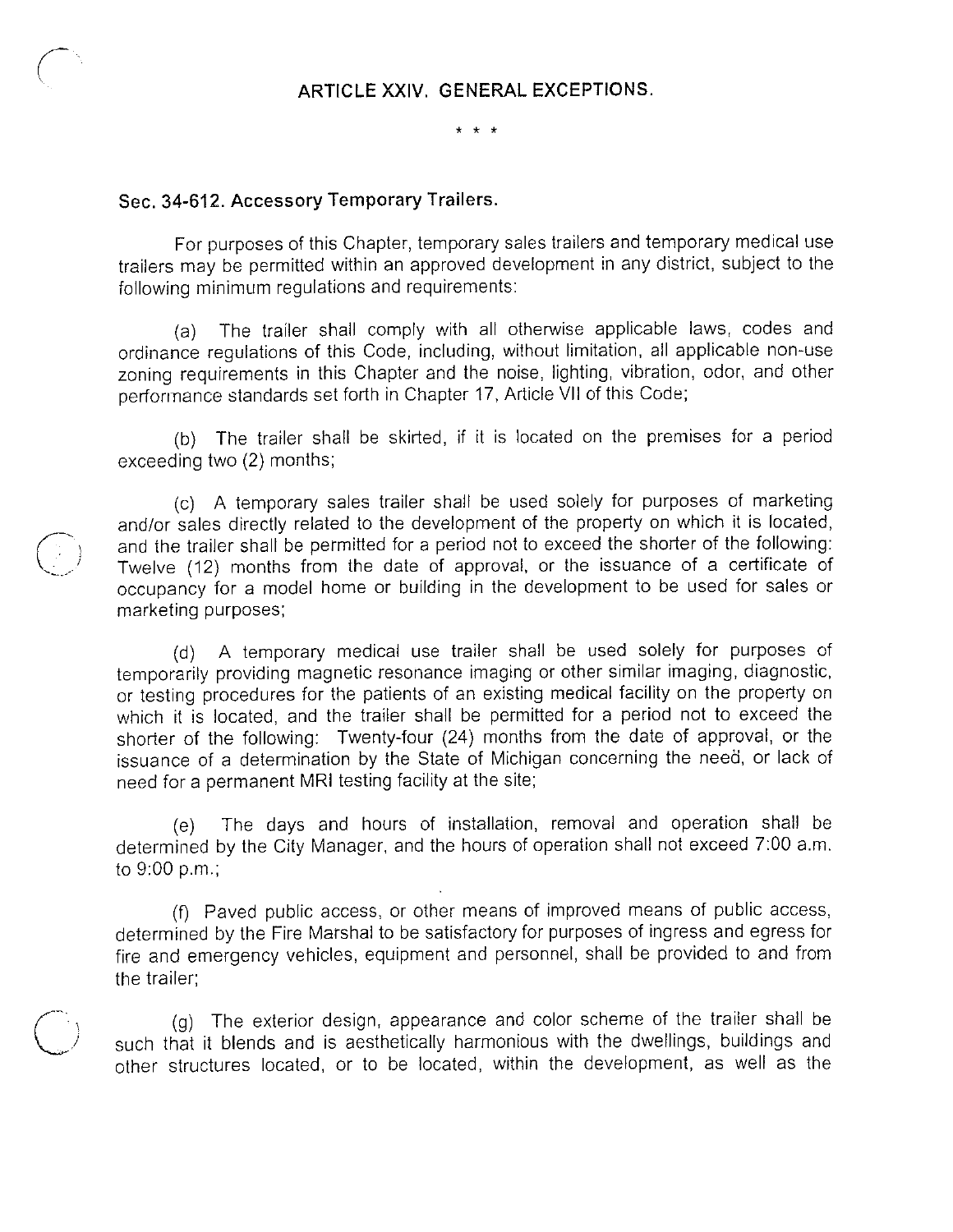dwellings, buildings and other structures located on adjacent properties within close proximity to the location of the trailer;

(h) There shall be no outside storage and the use shall not require the erection of any capital improvements of a permanent structural nature;

(i) Plans shall be submitted to the City Manager, or his or her designee, showing compliance with all of the above standards and requirements, and such plans shall also include the following: (i) the general layout of the zoning lot on which the trailer is proposed to be located; (ii) identification of all existing structures and improvements on the property; (iii) the location and description of the temporary ingress and egress, parking and landscaping that shall be provided in connection with the trailer; (iv) the location and description of all temporary lighting, electrical, mechanical, plumbing, fire and sanitary facilities related to the trailer; and (v) any other information related to the trailer that may be requested by the city in order to make informed decisions regarding the trailer; and

(i) A cash bond shall be posted with the City, for purposes of ensuring that the temporary trailer and premises on which it is located are maintained in good condition and in accordance with this Section, that the use is discontinued and the trailer removed in a timely manner, and that the property on which the trailer is located is rehabilitated in a manner consistent with the approved site plan for the development, and such bond shall be in a form and an amount reasonably estimated by the City Manager to be sufficient to secure satisfaction of the foregoing purposes; and

(k) Occupancy and use of a temporary trailer is not permitted under this Section until the foregoing plans, bond, and temporary trailer have been reviewed and approved, or conditionally approved, by the City Manager, or his or her designee, as being in compliance with this Section. A nonrefundable review fee, in an amount determined by the City Council, shall be paid at the time plans for the temporary trailer are submitted for approval. Temporary sales trailers and temporary medical use trailers that are permitted and approved pursuant to this section do not require temporary use permission under section 34-666(e).

#### Section 3. Ordinance Amendment.

Chapter 34, Article XXVI, Section 34-666, of the Farmington Hills City Code, is hereby amended at subsection 34-666(e) to read as follows:

# ARTICLE XXVI. BOARD OF APPEALS.

Sec. 34-666. Jurisdiction.

 $(a) - (d)$  [*Unchanged*].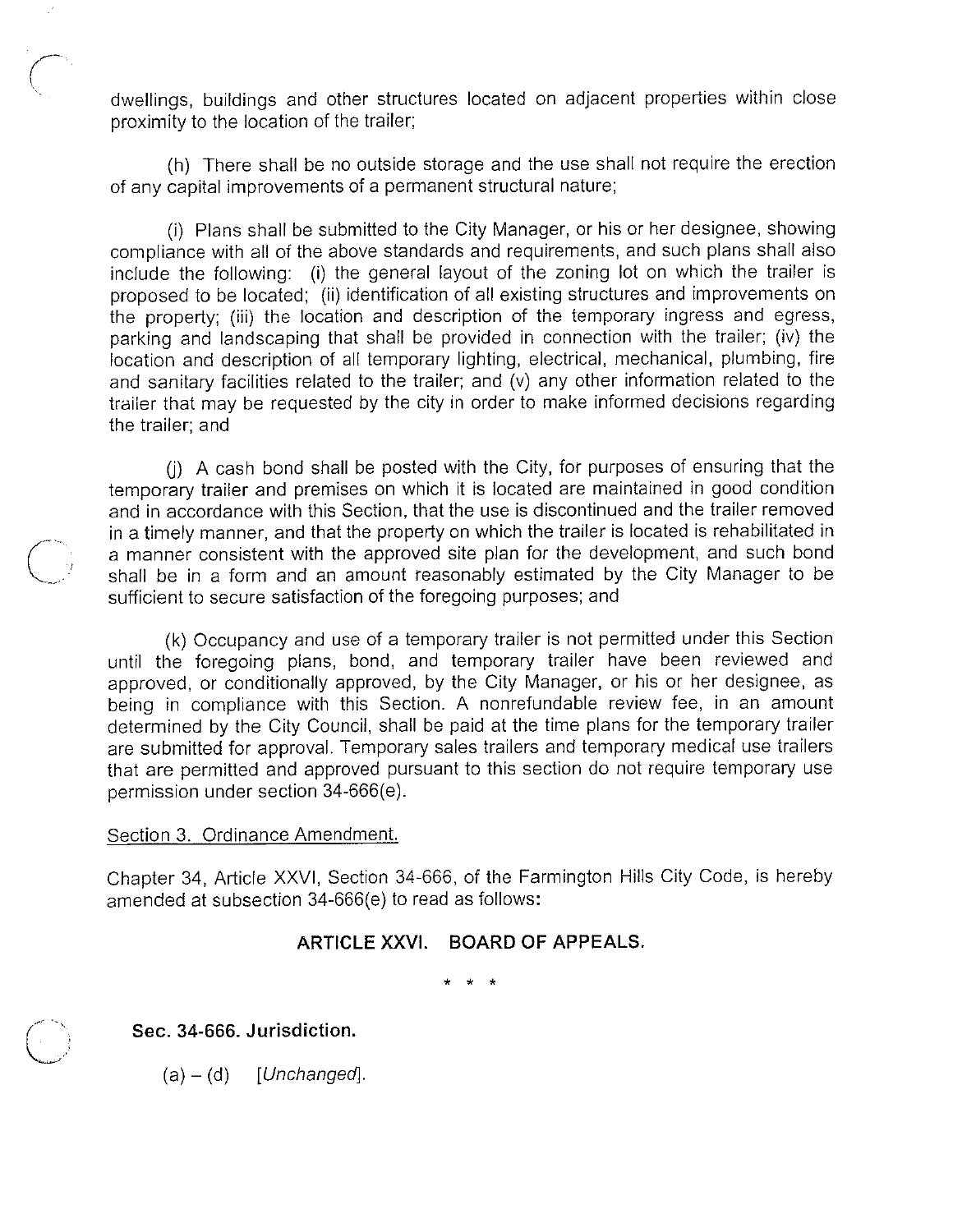(e) Temporary uses:

(1) The board of appeals may permit the following temporary uses not otherwise specified in a zoning district, provided such uses do not require the erection of any capital improvements of a permanent structural nature and meet the requirements of subsection (f) below:

a. Carnivals, amusement rides and special events, as specified in Section 5-101 et seq. of this Code, but subject to Section 34-610 of this Chapter.

b. Temporary commercial uses when accessory to existing uses conducted by the applicant, such as, but not limited to, outdoor sales or storage of goods or merchandise.

c. Temporary buildings, structures or uses related to the principal use of the lot may be permitted during construction, reconstruction or repair of a building or structure while a valid permit for such construction, reconstruction or repair exists; provided, however, that any buildings, structures or uses directly accessory to such construction, reconstruction or repair, such as tool trailers and contractor's offices, shall not be subject to this section; and provided further that temporary trailers and uses permitted under Section 34-612 of this Chapter shall not be subject to this Section.

d. Temporary buildings, structures or uses where the duration of the activity of the use will not exceed five (5) days.

(2) The board of appeals, in granting permits for such temporary uses, shall do so under the following conditions:

a. The granting of the temporary use shall be made in writing stipulating all conditions as to time, nature of development permitted and arrangements for removing the use at the termination of such temporary permit.

b. All setbacks, land coverage, off-street parking, lighting and other requirements to be considered in protecting the public health, safety, peace, morals, comfort, convenience and general welfare of the inhabitants of the city shall be made at the discretion of the board of appeals.

c. The use shall be in harmony with the existing general character of the district.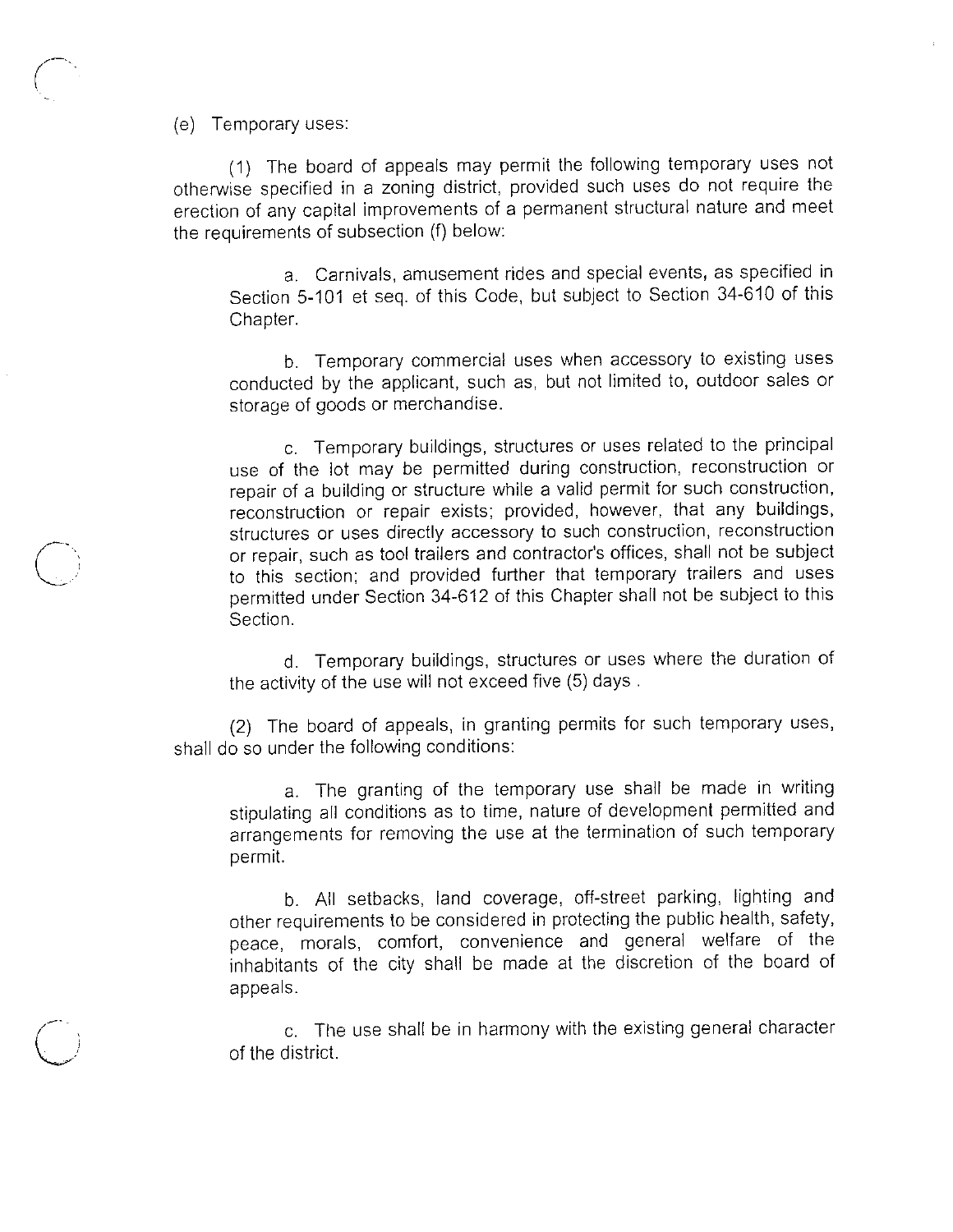d. The board shall set an appropriate limit for the maximum period of time during which the use will be permitted, but not to exceed twelve  $(12)$  months.

(f) In consideration of all appeals and all proposed variations to this chapter, the board of appeals shall, before making any variations from the chapter in a specific case, first determine that the proposed variation will not impair an adequate supply of light and air to adjacent property, or unreasonably increase the congestion in public streets, or increase the danger of fire or endanger the public safety, or unreasonably diminish or impair established property values within the surrounding area, or in any other respect impair the public health, safety, comfort, morals or welfare of the inhabitants of the city.

(g) Nothing herein contained shall be construed to give or grant to the board the power or authority to alter or change the zoning ordinance or the zoning map, such power and authority being reserved to the council in the manner provided by law.

## Section 4. Repealer.

All Ordinances or parts of Ordinances in conflict herewith are hereby repealed only to the extent necessary to give this Ordinance full force and effect, and the Farmington Hills Ordinance Code shall remain in full force and effect, amended only as specified above.

## Section 5. Severability.

If any section, clause or provision of this Ordinance shall be declared to be unconstitutional, void, illegal or ineffective by any Court of competent jurisdiction, such section, clause or provision declared to be unconstitutional, void or illegal shall thereby cease to be a part of this Ordinance, but the remainder of this Ordinance shall stand and be in full force and effect.

#### Section 6. Savings.

All proceedings pending and all rights and liabilities existing, acquired, or incurred at the time this ordinance takes effect are saved and may be consummated according to the law in force when they were commenced.

#### Section 7. Effective Date.

The provisions of this Ordinance are hereby ordered to take effect on the date provided by applicable law following publication.

Section 8. Enactment.